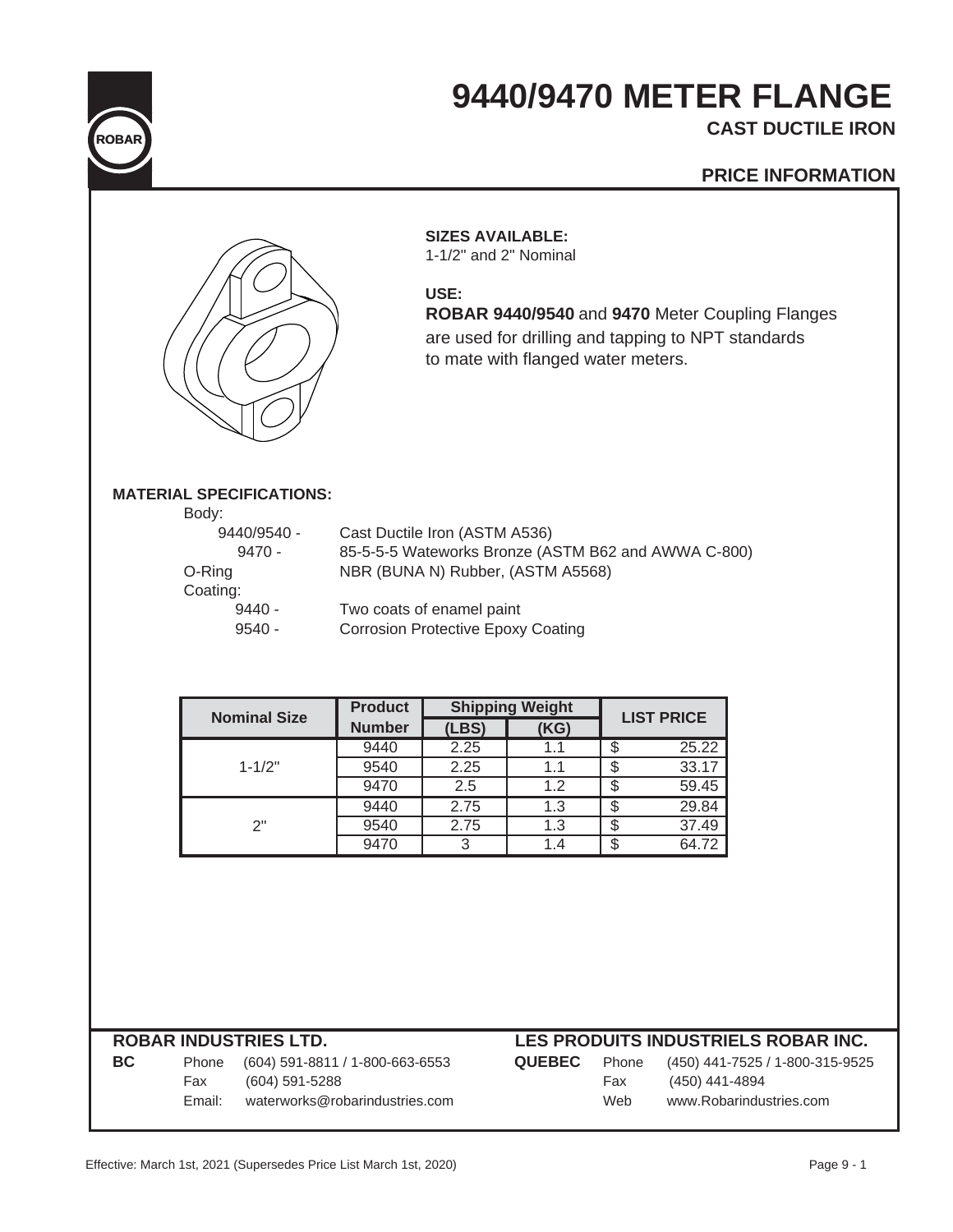| <b>ROBAR</b> |  |
|--------------|--|
|              |  |

| <b>Description</b> |      | Weight | <b>NET PRICE</b> |
|--------------------|------|--------|------------------|
| $\overline{1}$     | 150# | 1.5    | \$<br>19.15      |
| $1 - 1/2"$         | 150# | 1.8    | \$<br>19.15      |
| 2"                 | 150# | 2.5    | \$<br>19.15      |
| $2 - 1/2"$         | 150# | 3      | \$<br>24.92      |
| 3"                 | 150# | 3.5    | \$<br>28.76      |
| 4"                 | 150# | 5.8    | \$<br>37.37      |
| 6"                 | 150# | 8      | \$<br>57.50      |
| 8"                 | 150# | 11     | \$<br>74.75      |
| 10"                | 150# | 18.5   | \$<br>124.55     |
| 12"                | 150# | 31     | \$<br>168.62     |
| 14"                | 150# | 35     | \$<br>201.21     |
| 16"                | 150# | 48.5   | \$<br>258.66     |
| 18"                | 150# | 54.3   | \$<br>288.36     |
| 20"                | 150# | 61     | \$<br>355.47     |
| 24"                | 150# | 98     | \$<br>492.42     |

Note: Rings are Fusion Bonded Epoxy Lined and Coated

**BC** Phone (604) 591-8811 / 1-800-663-6553 **QUEBEC** Phone (450) 441-7525 / 1-800-315-9525 Fax (604) 591-5288 Fax (450) 441-4894 Email: waterworks@robarindustries.com Web www.Robarindustries.com

## **ROBAR INDUSTRIES LTD. LES PRODUITS INDUSTRIELS ROBAR INC.**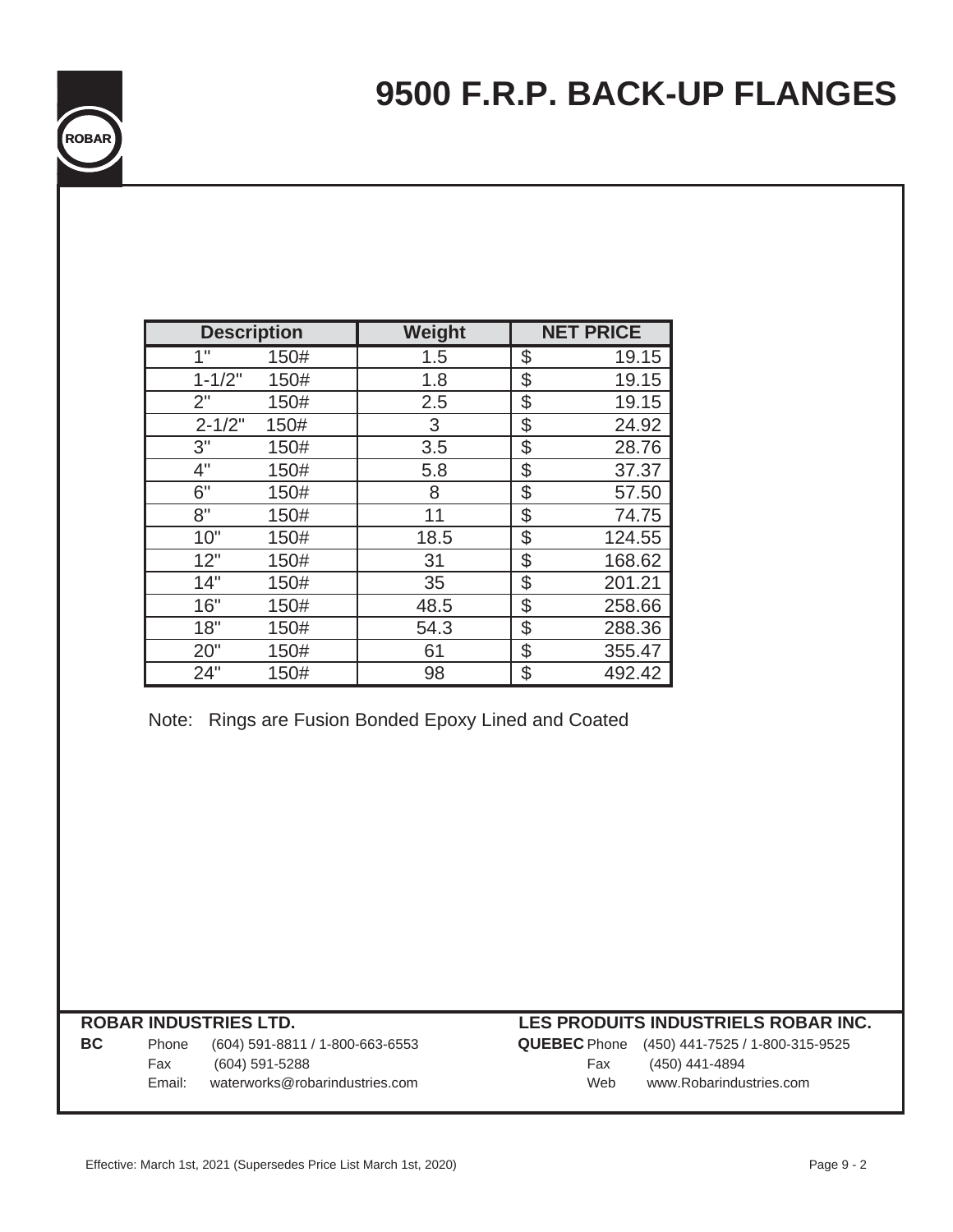

# **9626 ADJUSTABLE INSERTS**

**FABRICATED STAINLESS STEEL**

**PRICE INFORMATION**



### **STANDARD SIZES:**

3" to 24" nominal pipe OD. Larger sizes available on request.

# **USE:**

ROBAR 9626 Adjustable Inserts are for use on thin wall PVC or HDPE, to add hoop strength to pipe when using ROBAR couplings.

|                |                         |        |    | <b>LIST PRICE</b> |    |        |  |
|----------------|-------------------------|--------|----|-------------------|----|--------|--|
| <b>Nominal</b> | <b>Length of Insert</b> |        |    |                   |    |        |  |
| <b>Pipe OD</b> |                         | 6"     |    | 8"                |    | 12"    |  |
| $3"***$        | \$                      | 164.76 | \$ | 176.33            | \$ | 246.70 |  |
| 4"***          | \$                      | 164.76 | \$ | 176.33            | \$ | 246.70 |  |
| 6"             | \$                      | 172.05 | \$ | 181.25            | \$ | 257.19 |  |
| 8"             | \$                      | 178.15 | \$ | 189.38            | \$ | 272.99 |  |
| 10"            | \$                      | 187.03 | \$ | 200.35            | \$ | 292.15 |  |
| 12"            | \$                      | 198.99 | \$ | 214.29            | \$ | 317.80 |  |
| 14"            | \$                      | 206.43 | \$ | 229.26            | \$ | 343.86 |  |

**\*\*\*FIXED INSERT - NOT ADJUSTABLE**

| <b>Nominal</b> |                         |        |    | <b>LIST PRICE</b> |  |        |  |
|----------------|-------------------------|--------|----|-------------------|--|--------|--|
|                | <b>Length of Insert</b> |        |    |                   |  |        |  |
| <b>Pipe OD</b> |                         | 6"     |    | 8"                |  | 12"    |  |
| 16"            | \$                      | 296.34 | S  | 327.57            |  | 483.61 |  |
| 18"            | S                       | 306.72 |    | 341.39            |  | 516.96 |  |
| 20"            | \$                      | 330.12 |    | 368.27            |  | 573.52 |  |
| 22"            |                         | 340.49 | \$ | 404.05            |  | 606.17 |  |
| 24"            | \$                      | 350.87 | \$ | 435.23            |  | 652.71 |  |

**ROBAR INDUSTRIES LTD. LES PRODUITS INDUSTRIELS ROBAR INC.**

**BC** Phone (604) 591-8811 / 1-800-663-6553 **QUEBEC** Phone (450) 441-7525 / 1-800-315-9525

Fax (604) 591-5288 Fax (450) 441-4894 Email: waterworks@robarindustries.com Web www.Robarindustries.com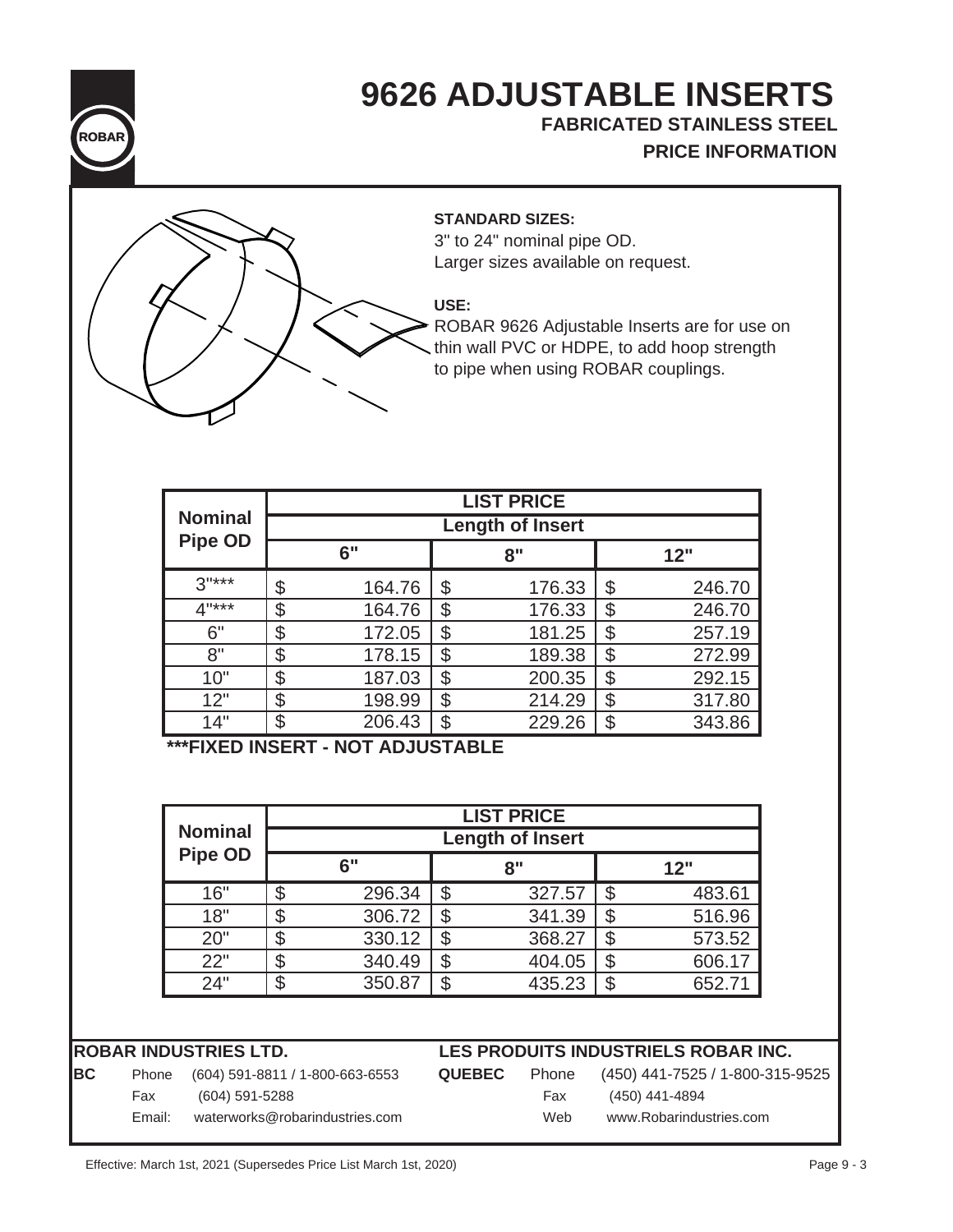

# **Pipe Support Stand Adjustable Flange Support & Cradle Style**

| Robar Pipe Support Cradle stand is available 2" through 36" |                                 |                                |              |                    |                                 |                                           |
|-------------------------------------------------------------|---------------------------------|--------------------------------|--------------|--------------------|---------------------------------|-------------------------------------------|
|                                                             |                                 |                                | <b>LIST</b>  |                    |                                 |                                           |
| <b>Description</b>                                          | Weight                          |                                | <b>PRICE</b> |                    | <b>MATERIAL SPECIFICATIONS:</b> |                                           |
| 2"                                                          | 9                               | $\boldsymbol{\mathsf{S}}$      | 141.93       | Sleeves:           |                                 | ASTM A53 ERW tubing                       |
| 2.5"                                                        | 8                               | $\frac{1}{2}$                  | 143.60       | <b>Base Plate:</b> |                                 | <b>ASTM A36 Steel</b>                     |
| 3"                                                          | 8                               | $\mathfrak{S}$                 | 144.18       | Stud:              |                                 | ASTM A36, rolled thread                   |
| 4"                                                          | 11                              | $\mathcal{L}$                  | 145.57       | Coating:           |                                 | Hot Dip Galvanized                        |
| 6"                                                          | 12                              | $\frac{1}{2}$                  | 170.69       |                    |                                 |                                           |
| 8"                                                          | 13                              | $\frac{1}{2}$                  | 175.02       |                    |                                 |                                           |
| 10"                                                         | 14                              | \$                             | 184.12       |                    |                                 |                                           |
| $\overline{12}$ "                                           | 15                              | $\overline{\mathcal{S}}$       | 186.07       |                    |                                 |                                           |
| 14"                                                         | 32                              | $\frac{1}{2}$                  | 426.18       |                    |                                 |                                           |
| 16"                                                         | 34                              | $\overline{\mathcal{S}}$       | 448.01       |                    |                                 |                                           |
| 18"                                                         | 51                              | $\frac{1}{2}$                  | 574.18       |                    |                                 |                                           |
| 20"                                                         | 55                              | $\mathfrak{S}$                 | 604.45       |                    |                                 |                                           |
| 24"                                                         | 60                              | \$                             | 699.38       |                    |                                 |                                           |
| 30"                                                         | 140                             | $\frac{1}{2}$                  | 1,263.92     |                    |                                 |                                           |
| 36"                                                         | 152                             | $\$\$                          | 1,347.98     |                    |                                 |                                           |
| Note: All saddle straps are formed to ductile iron radius.  |                                 |                                |              |                    |                                 |                                           |
| Robar Pipe Support Flange stand is available 3" through 24" |                                 |                                | <b>LIST</b>  |                    |                                 |                                           |
| <b>Description</b>                                          | Weight                          |                                | <b>PRICE</b> |                    |                                 |                                           |
| 3"                                                          | 7                               | $\boldsymbol{\mathsf{S}}$      | 134.24       |                    |                                 |                                           |
| 4"                                                          | 9                               | $\frac{1}{2}$                  | 131.45       |                    |                                 |                                           |
| 6"                                                          | 10                              | $\boldsymbol{\theta}$          | 152.64       |                    |                                 |                                           |
| 8"                                                          | 11                              | $\mathfrak{S}$                 | 153.90       |                    |                                 |                                           |
| 10"                                                         | 12                              | $\boldsymbol{\mathsf{S}}$      | 155.73       |                    |                                 |                                           |
| 12"                                                         | 13                              | $\boldsymbol{\theta}$          | 160.27       |                    |                                 |                                           |
| 14"                                                         | 22                              | $\overline{\mathcal{S}}$       | 291.76       |                    |                                 |                                           |
| 16"                                                         | 22                              | \$                             | 289.46       |                    |                                 |                                           |
| 18"                                                         | 26                              | \$                             | 299.04       |                    |                                 |                                           |
| 20"<br>24"                                                  | 27<br>28                        | $\frac{1}{2}$<br>$\mathcal{L}$ | 296.67       |                    |                                 |                                           |
|                                                             |                                 |                                | 321.08       |                    |                                 |                                           |
| <b>ROBAR INDUSTRIES LTD.</b>                                |                                 |                                |              |                    |                                 | LES PRODUITS INDUSTRIELS ROBAR INC.       |
| <b>BC</b> Phone                                             | (604) 591-8811 / 1-800-663-6553 |                                |              | <b>QUEBEC</b>      | Phone                           | (450) 441-7525 / 1-800-315-9525           |
| Fax<br>(604) 591-5288<br>Email:                             | waterworks@robarindustries.com  |                                |              |                    | Fax<br>Web                      | (450) 441-4894<br>www.Robarindustries.com |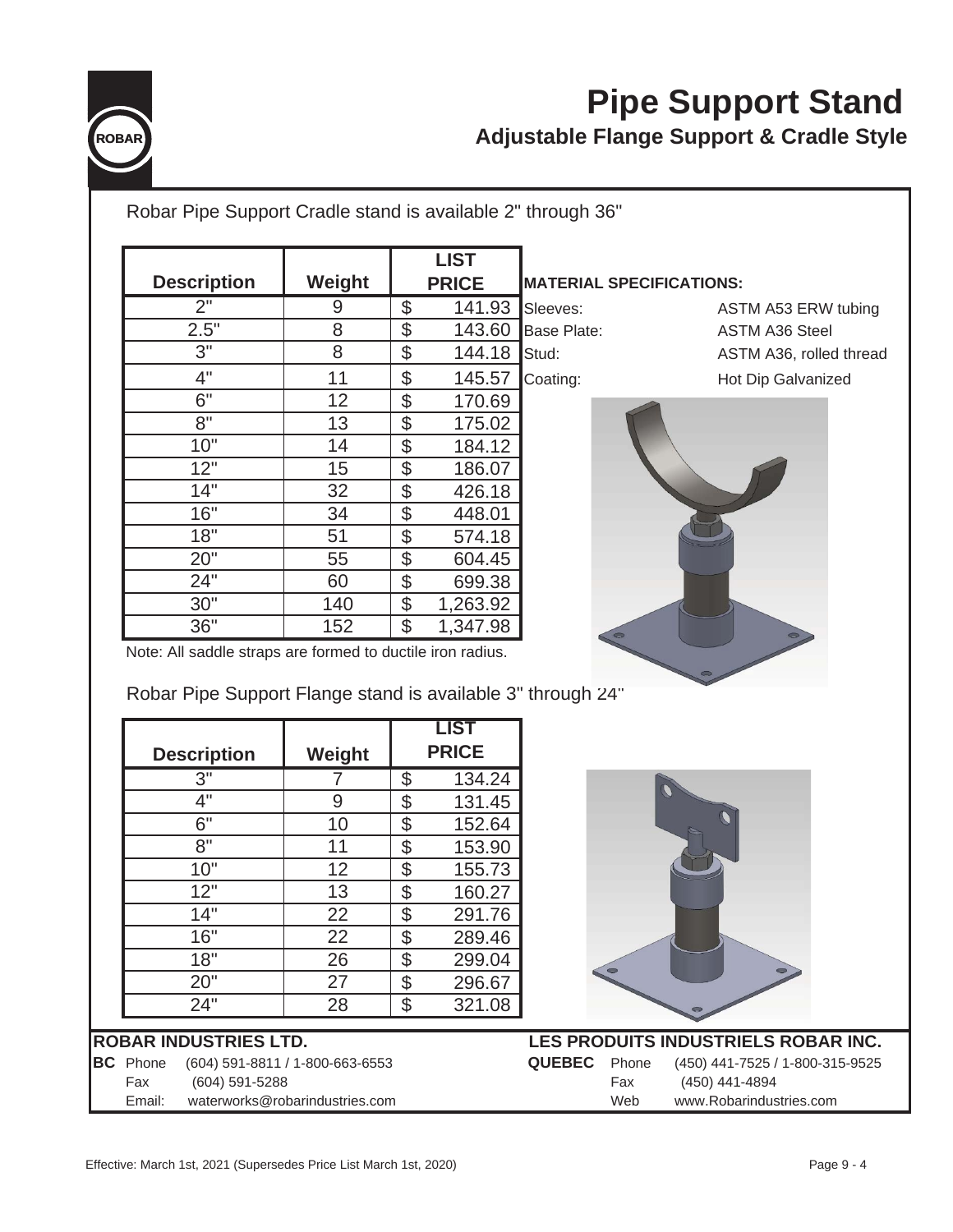

# **SLIKSTYX - Spray on Lubricant Torque Wrenches, Deep Sockets & OD Tapes**

**PRICE INFORMATION**